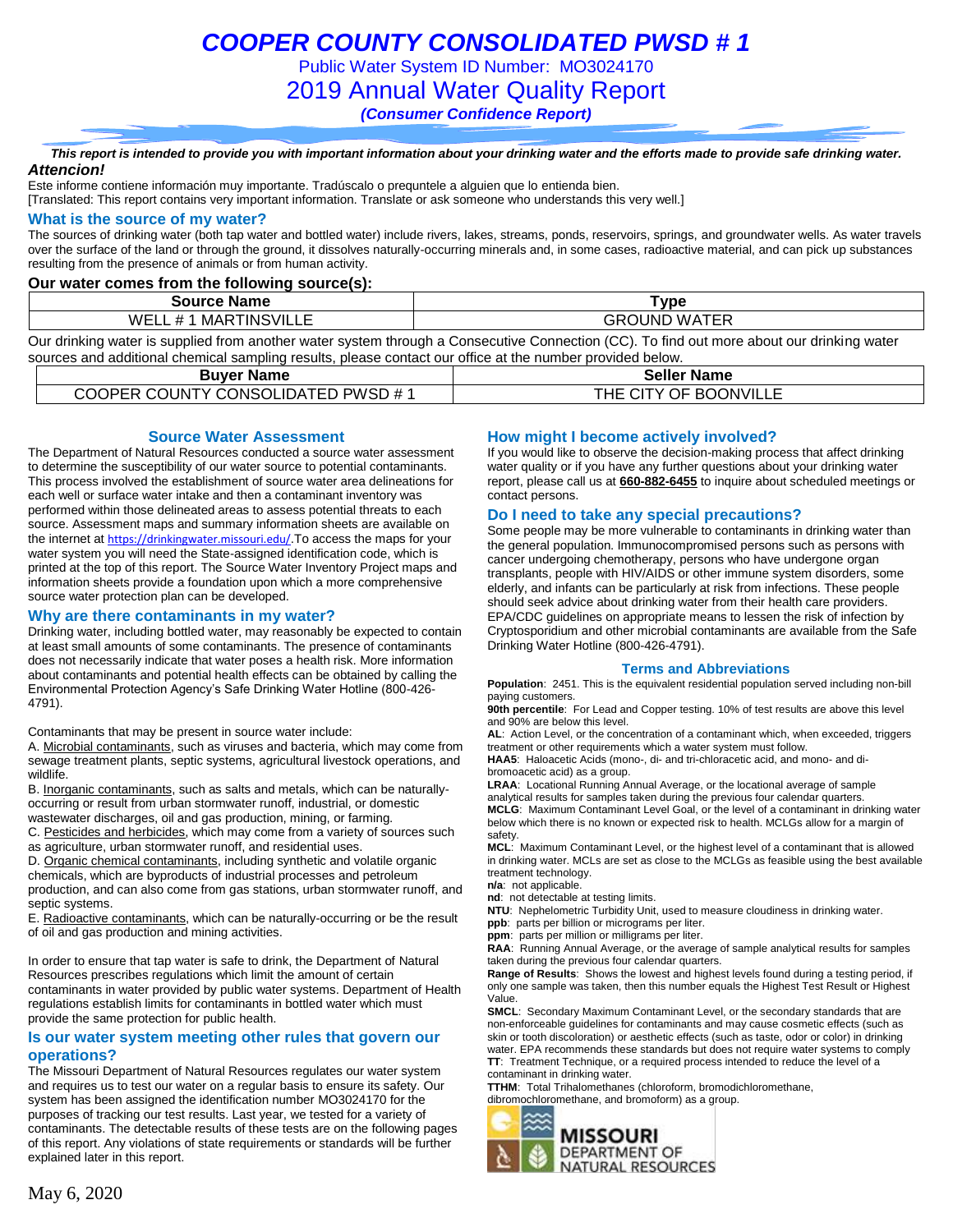Public Water System ID Number: MO3024170

2019 Annual Water Quality Report

*(Consumer Confidence Report)*

# *Contaminants Report*

COOPER COUNTY CONSOLIDATED PWSD # 1 will provide a printed hard copy of the CCR upon request. To request a copy of this report to be mailed, please call us at **660-882-6455***.* The CCR can also be found on the internet at www.dnr.mo.gov/ccr/MO3024170.pdf.

*The state has reduced monitoring requirements for certain contaminants to less often than once per year because the concentrations of these contaminants are not expected to vary significantly from year to year. Records with a sample year more than one year old are still considered representative. No data older than 5 years need be included. If more than one sample is collected during the monitoring period, the Range of Sampled Results will show the lowest and highest tested results. The Highest Test Result, Highest LRAA, or Highest Value must be below the maximum contaminant level (MCL) or the contaminant has exceeded the level of health based standards and a violation is issued to the water system.* 

## *Regulated Contaminants*

| <b>Requlated</b><br><b>Contaminants</b> | Collection<br><b>Date</b> | <b>Highest</b><br>Test<br><b>Result</b> | Range of<br><b>Sampled</b><br><b>Result(s)</b><br>(low – high) | <b>Unit</b> | <b>MCL</b> | <b>MCLG</b> | <b>Typical Source</b>                                                                         |
|-----------------------------------------|---------------------------|-----------------------------------------|----------------------------------------------------------------|-------------|------------|-------------|-----------------------------------------------------------------------------------------------|
| <b>BARIUM</b>                           | 3/2/2018                  | 0.0452                                  | 0.0452                                                         | ppm         |            |             | Discharge of drilling wastes; Discharge from metal refineries;<br>Erosion of natural deposits |
| <b>FLUORIDE</b>                         | 3/2/2018                  | 0.66                                    | 0.66                                                           | ppm         |            |             | Natural deposits; Water additive which promotes strong teeth                                  |

| <b>Disinfection</b><br><b>Byproducts</b> | <b>Sample Point</b> | <b>Monitoring</b><br><b>Period</b> | <b>Highest</b><br>LRAA | <b>Range of Sampled</b><br><b>Result(s)</b><br>$(low - high)$ | Unit | <b>MCL</b> | <b>MCLG</b> | <b>Typical Source</b>                    |
|------------------------------------------|---------------------|------------------------------------|------------------------|---------------------------------------------------------------|------|------------|-------------|------------------------------------------|
| (HAA5)                                   | DBPDUAL-01          | 2019                               | 46                     | $46.4 - 46.4$                                                 | ppb  | 60         |             | Byproduct of drinking water disinfection |
| (HAA5)                                   | DBPDUAL-02          | 2019                               | 65                     | $37.2 - 113$                                                  | ppb  | 60         |             | Byproduct of drinking water disinfection |
| TTHM                                     | DBPDUAL-02          | 2019                               | 98                     | $46.9 - 136$                                                  | ppb  | 80         |             | Byproduct of drinking water disinfection |

| Lead and<br>Copper | Date        | 90th Percentile: 90%<br>of your water utility<br>levels were less than | <b>Range of Sampled</b><br><b>Results</b><br>$(low - high)$ | <b>Unit</b> | <b>AL</b> | <b>Sites</b><br><b>Over AL</b> | <b>Typical Source</b>                   |
|--------------------|-------------|------------------------------------------------------------------------|-------------------------------------------------------------|-------------|-----------|--------------------------------|-----------------------------------------|
| <b>COPPER</b>      | 2016 - 2018 | 0.24                                                                   | $0.0201 - 0.268$                                            | ppm         | .3        |                                | Corrosion of household plumbing systems |
| ∟EAD               | 2016 - 2018 | .95                                                                    | 0 - 20.9                                                    | ppb         | 15        |                                | Corrosion of household plumbing systems |

| <b>Radionuclides</b>                 | <b>Highest</b><br><b>Collection</b><br><b>Date</b><br>Value |     | Range of<br><b>Sampled</b><br><b>Result(s)</b> | Unit  | <b>MCL</b> | <b>MCLG</b> | <b>Typical Source</b>       |  |
|--------------------------------------|-------------------------------------------------------------|-----|------------------------------------------------|-------|------------|-------------|-----------------------------|--|
| COMBINED RADIUM (-226 & -228)        | 9/19/2017                                                   |     |                                                | pCi/l |            |             | Erosion of natural deposits |  |
| <b>GROSS ALPHA PARTICLE ACTIVITY</b> | 9/19/2017                                                   | 4.6 | 4.6                                            | pCi/l |            |             | Erosion of natural deposits |  |
| RADIUM-226                           | 9/19/2017                                                   |     |                                                | pCi/l |            |             | Erosion of natural deposits |  |

## *Violations and Health Effects Information*

During the 2019 calendar year, we had the below noted violation(s) of drinking water regulations.

| <b>Compliance Period</b> | <b>Analyte</b>                | Type      |
|--------------------------|-------------------------------|-----------|
| 1/1/2019 - 3/31/2019     | TTHM                          | MCL. LRAA |
| 4/1/2019 - 6/30/2019     | TTHM                          | MCL. LRAA |
| 7/1/2019 - 9/30/2019     | TOTAL HALOACETIC ACIDS (HAA5) | MCL. LRAA |
| 7/1/2019 - 9/30/2019     | TTHM                          | MCL, LRAA |
| 10/1/2019 - 12/31/2019   | TOTAL HALOACETIC ACIDS (HAA5) | MCL. LRAA |
| 10/1/2019 - 12/31/2019   | TTHM                          | MCL. LRAA |

### Additional Required Health Effects Language:

Infants and children are typically more vulnerable to lead in drinking water than the general population. It is possible that lead levels at your home may be higher than at other homes in the community as a result of materials used in your home's plumbing. If you are concerned about elevated lead levels in your home's water, you may wish to have your water tested and flush your tap for 30 seconds to 2 minutes before using tap water. Additional information is available from the Safe Drinking Water Hotline (800-426- 4791).

Some people who drink water containing haloacetic acids in excess of the MCL over many years may have an increased risk of getting cancer.

Some people who drink water containing trihalomethanes in excess of the MCL over many years may experience problems with their liver, kidneys, or central nervous systems, and may have an increased risk of getting cancer.

Certain minerals are radioactive and may emit a form of radiation known as alpha radiation. Some people who drink water containing alpha emitters in excess of the MCL over many years may have an increased risk of getting cancer.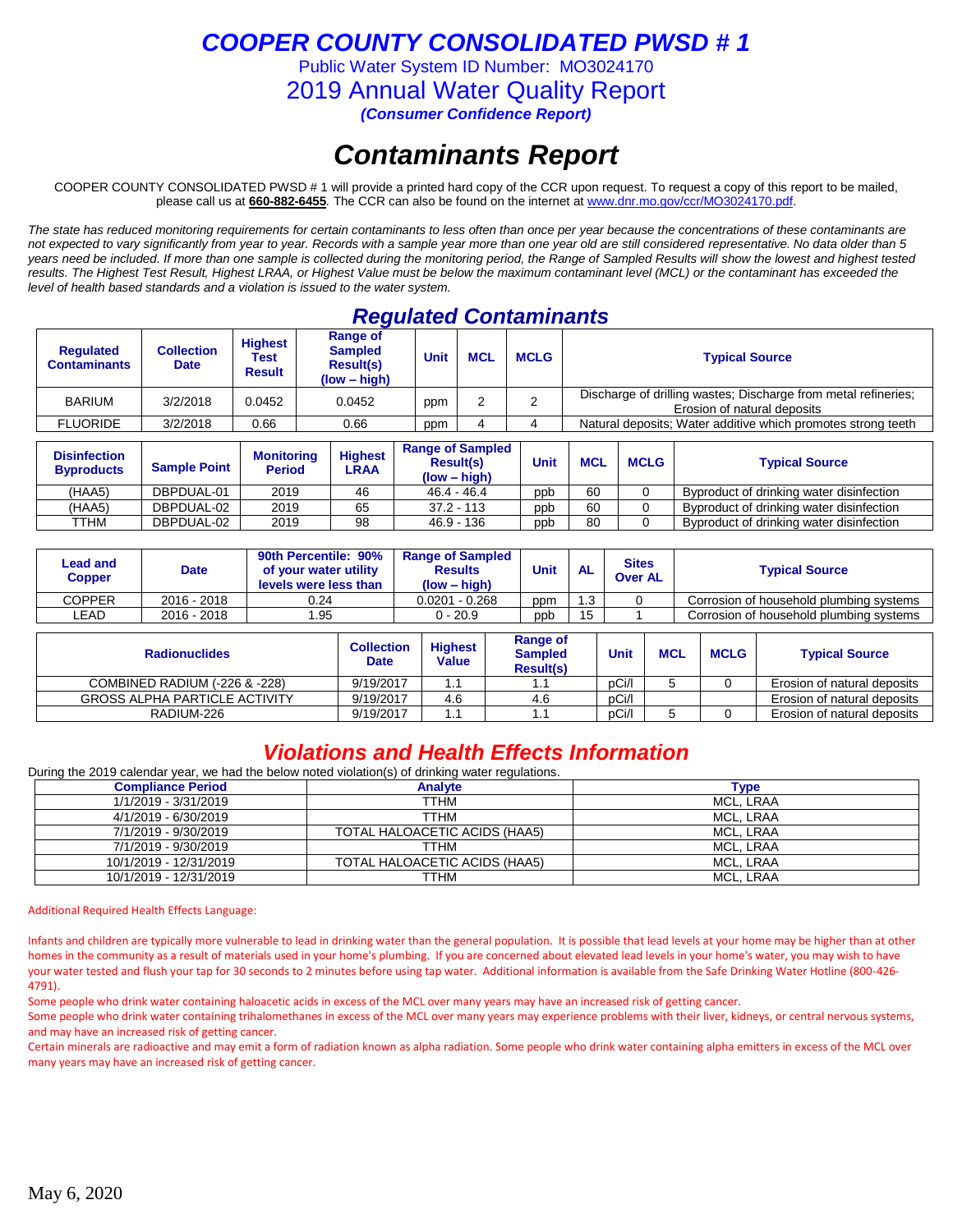Public Water System ID Number: MO3024170

2019 Annual Water Quality Report

*(Consumer Confidence Report)*

## **Special Lead and Copper Notice:**

If present, elevated levels of lead can cause serious health problems, especially for pregnant women and young children. Lead in drinking water is primarily from materials and components associated with service lines and home plumbing. COOPER COUNTY CONSOLIDATED PWSD # 1 is responsible for providing high quality drinking water, but cannot control the variety of materials used in plumbing components. When your water has been sitting for several hours, you can minimize the potential for lead exposure by flushing your tap for 30 seconds to 2 minutes before using water for drinking or cooking. If you are concerned about lead in your water, you may wish to have your water tested. Information on lead in drinking water, testing methods, and steps you can take to minimize exposure is available from the Safe Drinking Water Hotline (800-426-4791) or at [http://water.epa.gov/drink/info/lead/index.cfm.](http://water.epa.gov/drink/info/lead/index.cfm)

You can also find sample results for all contaminants from both past and present compliance monitoring online at the Missouri DNR Drinking Water Watch website [http://dnr.mo.gov/DWW/indexSearchDNR.jsp.](http://dnr.mo.gov/DWW/indexSearchDNR.jsp) To find Lead and Copper results for your system, type your water system name in the box titled Water System Name and select *Find Water Systems* at the bottom of the page. The new screen will show you the water system name and number, select and click the Water System Number. At the top of the next page, under the *Help* column find, *Other Chemical Results by Analyte*, select and click on it. Scroll down alphabetically to Lead and click the blue Analyte Code (1030). The Lead and Copper locations will be displayed under the heading *Sample Comments*. Scroll to find your location and click on the *Sample No*. for the results. If your house was selected by the water system and you assisted in taking a Lead and Copper sample from your home but cannot find your location in the list, please contact COOPER COUNTY CONSOLIDATED PWSD # 1 for your results.

## *Reseller Contaminants*

| <b>Regulated</b><br><b>Contaminants</b> | <b>Collection</b><br><b>Date</b> | <b>Water System</b>             | <b>Highest</b><br><b>Sample</b><br><b>Result</b> | Range of<br><b>Sampled</b><br><b>Result(s)</b><br>$(low - high)$ | <b>Unit</b> | <b>MCL</b>     | <b>MCLG</b> | <b>Typical Source</b>                                                                                |
|-----------------------------------------|----------------------------------|---------------------------------|--------------------------------------------------|------------------------------------------------------------------|-------------|----------------|-------------|------------------------------------------------------------------------------------------------------|
| <b>ATRAZINE</b>                         | 5/21/2019                        | THE CITY OF<br><b>BOONVILLE</b> | 1.29                                             | $0 - 1.29$                                                       | ppb         | 3              | 3           | Runoff from herbicide used on<br>row crops                                                           |
| <b>BARIUM</b>                           | 1/29/2019                        | THE CITY OF<br><b>BOONVILLE</b> | 0.0995                                           | 0.0995                                                           | ppm         | $\overline{2}$ | 2           | Discharge of drilling wastes;<br>Discharge from metal refineries;<br>Erosion of natural deposits     |
| <b>FLUORIDE</b>                         | 1/29/2019                        | THE CITY OF<br><b>BOONVILLE</b> | 0.38                                             | 0.38                                                             | ppm         | 4              | 4           | Natural deposits; Water additive<br>which promotes strong teeth                                      |
| NITRATE-NITRITE                         | 1/29/2019                        | THE CITY OF<br><b>BOONVILLE</b> | 2.48                                             | 2.48                                                             | ppm         | 10             | 10          | Runoff from fertilizer use;<br>Leaching from septic tanks,<br>sewage; Erosion of natural<br>deposits |

| <b>Monitoring</b><br><b>Period</b> | <b>Water System</b>   | <b>Highest</b><br>LRAA | <b>Range of</b><br><b>Sampled</b><br><b>Result(s)</b><br>$(low - high)$ | <b>Unit</b> | <b>MCL</b> | <b>MCLG</b> | <b>Typical Source</b>                       |
|------------------------------------|-----------------------|------------------------|-------------------------------------------------------------------------|-------------|------------|-------------|---------------------------------------------|
| 2019                               | THE CITY OF BOONVILLE | 44                     | $24.3 - 66.1$                                                           | ppb         | 60         |             | Byproduct of drinking water<br>disinfection |
|                                    |                       |                        |                                                                         |             |            |             |                                             |
| 2019                               | THE CITY OF BOONVILLE | 99                     | $43.1 - 169$                                                            | ppb         | 80         |             | Byproduct of drinking water<br>disinfection |
|                                    |                       |                        |                                                                         |             |            |             |                                             |

## *Reseller Violations and Health Effects Information*

During the 2019 calendar year, the water system(s) that we purchase water from had the below noted violation(s) of drinking water regulations.

| <b>Water System</b>   | <b>Type</b>    | Category   | Analyte     | <b>Compliance Period</b> |
|-----------------------|----------------|------------|-------------|--------------------------|
| THE CITY OF BOONVILLE | MCL.<br>. LRAA | MCL        | TTHM        | 04/01/2019 - 06/30/2019  |
| THE CITY OF BOONVILLE | MCL.<br>. LRAA | MCL        | <b>TTHM</b> | 07/01/2019 - 09/30/2019  |
| THE CITY OF BOONVILLE | MCL<br>. LRAA  | <b>MCL</b> | <b>TTHM</b> | 10/01/2019 - 12/31/2019  |

**There are no additional required health effects notices.**